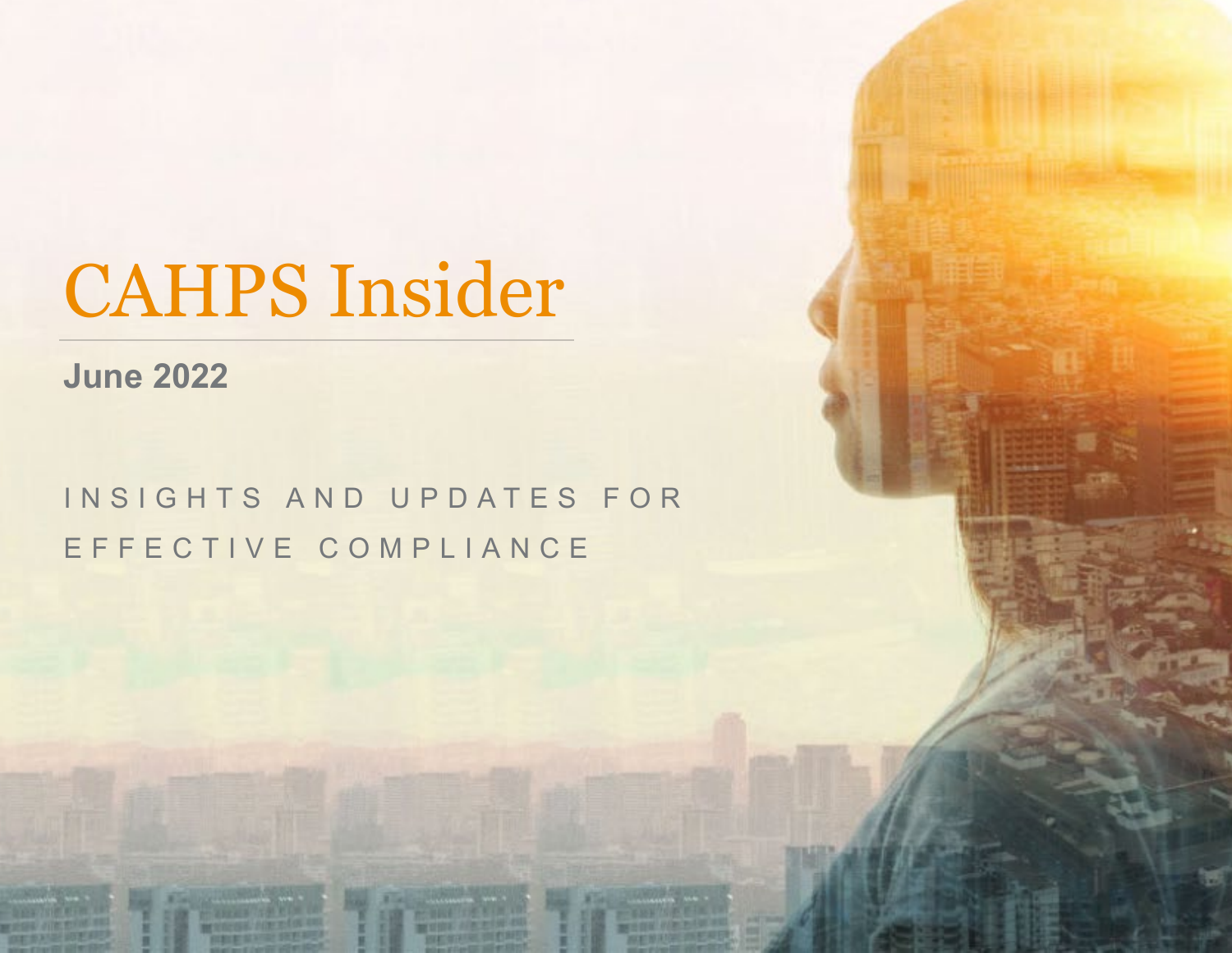### TABLE OF CONTENTS

#### **HCAHPS**

| Inpatient Prospective Payment System Proposed Rule | 2              |  |  |  |
|----------------------------------------------------|----------------|--|--|--|
| Preview Reports                                    | $\overline{2}$ |  |  |  |
|                                                    |                |  |  |  |
| <b>HHCAHPS</b>                                     |                |  |  |  |
| HHVBP Achievement Thresholds and Benchmarks        | 3              |  |  |  |
|                                                    |                |  |  |  |
| <b>CAHPS Hospice</b>                               |                |  |  |  |
| Public Reporting Update                            | $\overline{4}$ |  |  |  |
|                                                    |                |  |  |  |
| <b>ICH CAHPS</b>                                   |                |  |  |  |
| Mode Experiment                                    | 5              |  |  |  |
|                                                    |                |  |  |  |
| <b>PCF PECS</b>                                    |                |  |  |  |
| Vendor Authorization and Patient Roster Deadline   | 6              |  |  |  |
| Benchmarking Methodology Update                    |                |  |  |  |
|                                                    |                |  |  |  |
| <b>CAHPS for MIPS</b>                              |                |  |  |  |
| Registration Deadline                              | $\overline{7}$ |  |  |  |
|                                                    |                |  |  |  |
| <b>GPDC CAHPS</b>                                  |                |  |  |  |
| Vendor Authorization Deadline                      | $\overline{7}$ |  |  |  |
|                                                    |                |  |  |  |
| <b>External Submission Deadlines</b>               |                |  |  |  |

1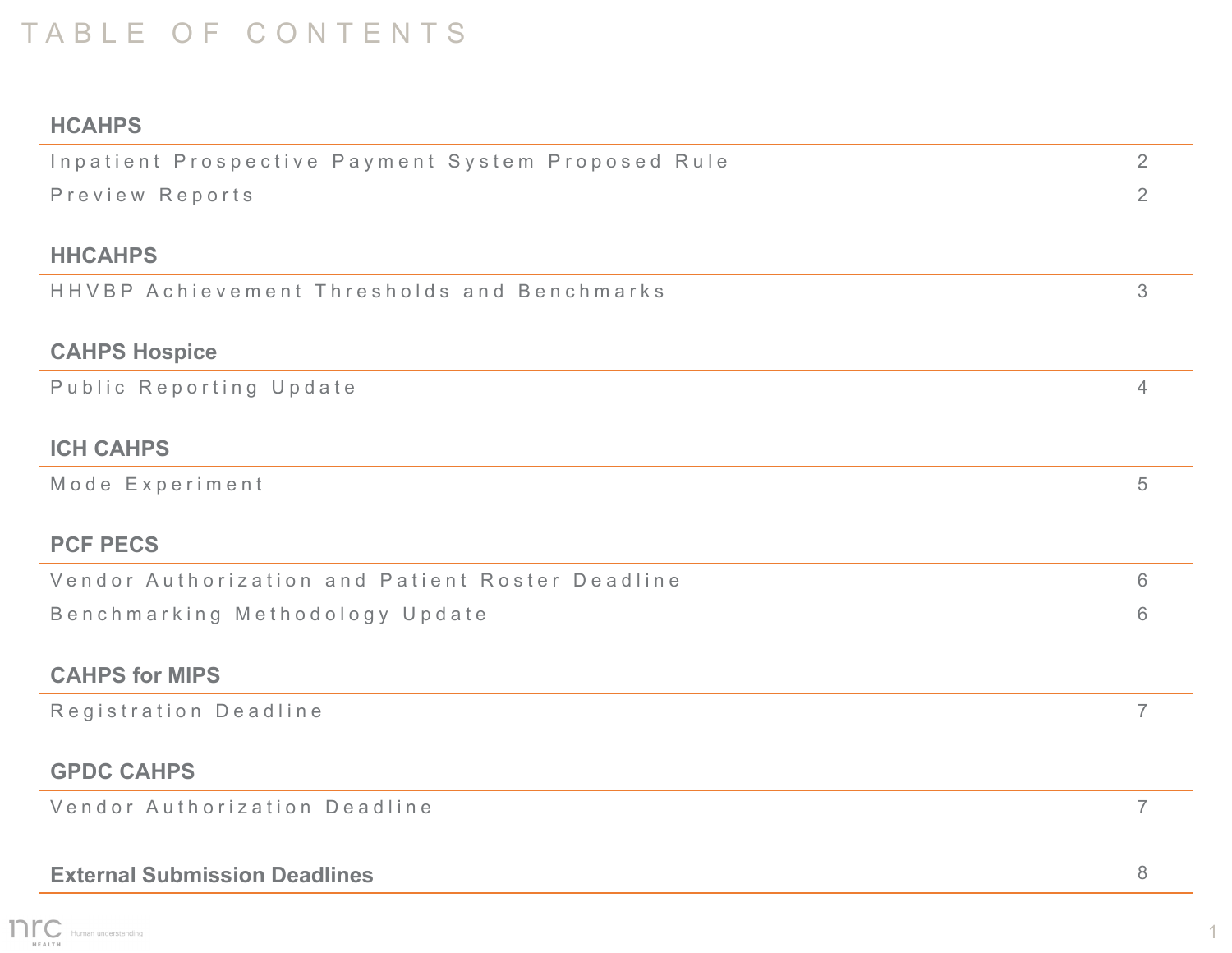### <span id="page-2-0"></span>**HCAHPS**

#### **Inpatient Prospective Payment System Proposed Rule**

In an Inpatient Prospective Payment System (IPPS) Proposed Rule, CMS proposed to suppress HCAHPS and five Hospital Acquired Infection (HAI) measures. As a result, CMS would not be able to calculate a total performance score (TPS) and would instead award all hospitals neutral VBP payments for FY 2023. By eliminating the financial impact of the COVID-19 Public Health Emergency on survey results CMS hopes to provide relief for overburdened healthcare organizations.

A Final Rule is expected to be issued on August 1, 2022. To accommodate this timeline, CMS will delay the distribution of confidential reports, which will be provided by the end of the calendar year. Scoring is expected to return to standard procedures beginning in FY 2024.

For additional information, a CMS Fact Sheet is available [here](https://www.cms.gov/newsroom/fact-sheets/fy-2023-hospital-inpatient-prospective-payment-system-ipps-and-long-term-care-hospitals-ltch-pps), and the complete Proposed Rule is posted for public review on the [Federal Register.](https://www.federalregister.gov/public-inspection/2022-08268/medicare-program-hospital-inpatient-prospective-payment-systems-quality-programs-and-medicare)

#### **Preview Reports**

Preview Reports containing HCAHPS results and Star Ratings are available on the [Hospital Quality Reporting \(HQR\) System](https://hqr.cms.gov/hqrng/login) until June 15, 2022. Data included in Preview Reports will be published on [Care Compare](https://www.medicare.gov/care-compare/) in July 2022.

2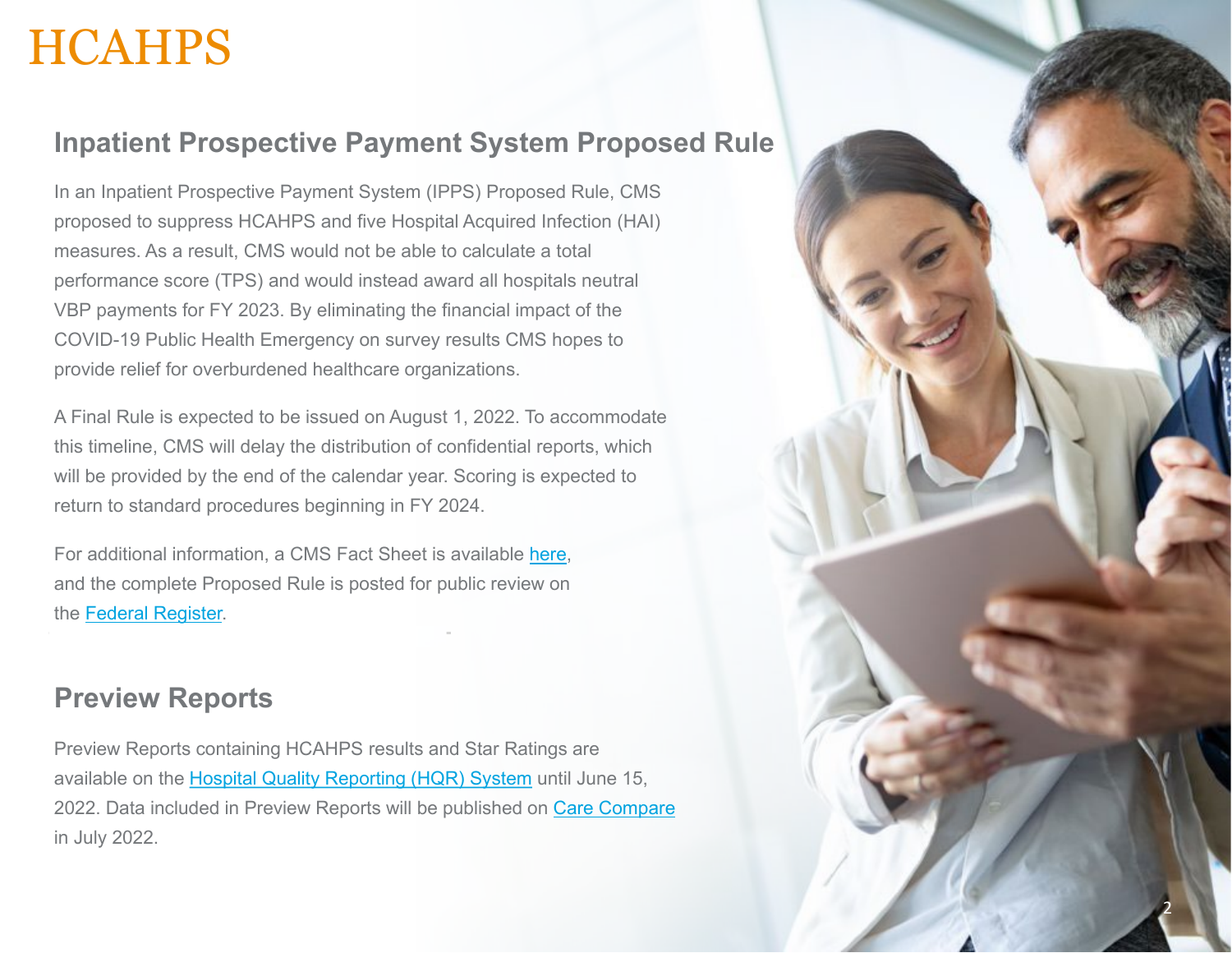<span id="page-3-0"></span>

### **HHCAHPS**

### **HHVBP Achievement Thresholds and Benchmarks**

Achievement thresholds and benchmarks for the Expanded Home Health Value-Based Purchasing Model are available on the [Internet Quality Improvement and Evaluation](https://iqies.cms.gov/)  System (iQIES) Portal. Calculations are based on quality measure data from CY 2019 and will be used for the CY 2023 performance year (CY 2025 payment year).

Additional information is available on the [Expanded HHVBP Model webpage](https://innovation.cms.gov/innovation-models/expanded-home-health-value-based-purchasing-model), and questions can be directed to the HHVBP Help Desk at [HHVBPquestions@lewin.com](mailto:HHVBPquestions@lewin.com).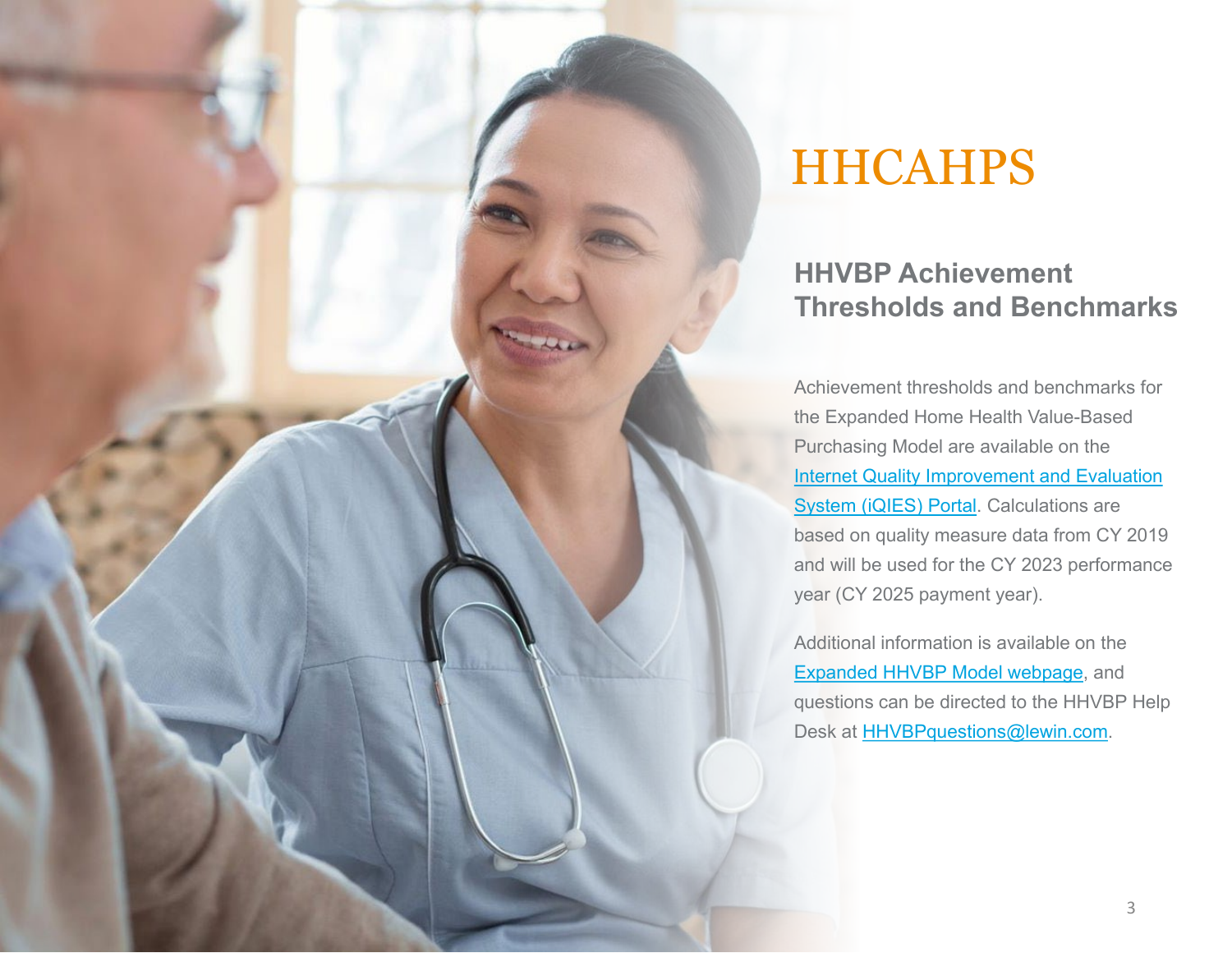### <span id="page-4-0"></span>CAHPS Hospice

### **Public Reporting Update**

Hospice CAHPS scores have been updated on [Care Compare](https://www.medicare.gov/care-compare/) to report results from Quarters  $1 - 4$ , 2019 and Quarter 3, 2020 – Quarter 2, 2021. Quarters 1 and 2, 2020 have been excluded from public reporting to ease the impact of the COVID-19 Public Health Emergency on CAHPS Hospice scores.

In addition to updates on Care Compare, CMS has published the following resources:

- → CAHPS Hospice [State Averages](https://www.hospicecahpssurvey.org/globalassets/hospice-cahps4/public-reporting/scoring-and-analysis/care-compare-current/cahps-hospice-survey-state-scores-q3-2021-final.pdf)
- → CAHPS Hospice [National Percentiles](https://www.hospicecahpssurvey.org/globalassets/hospice-cahps4/public-reporting/scoring-and-analysis/care-compare-current/cahps-hospice-survey-national-percentiles-q3-2021-final.pdf)
- $\rightarrow$  [Case-Mix Adjustments](https://www.hospicecahpssurvey.org/globalassets/hospice-cahps4/public-reporting/scoring-and-analysis/care-compare-current/cma_public_document-for-website-q3-2021-final.pdf) for publicly reported results

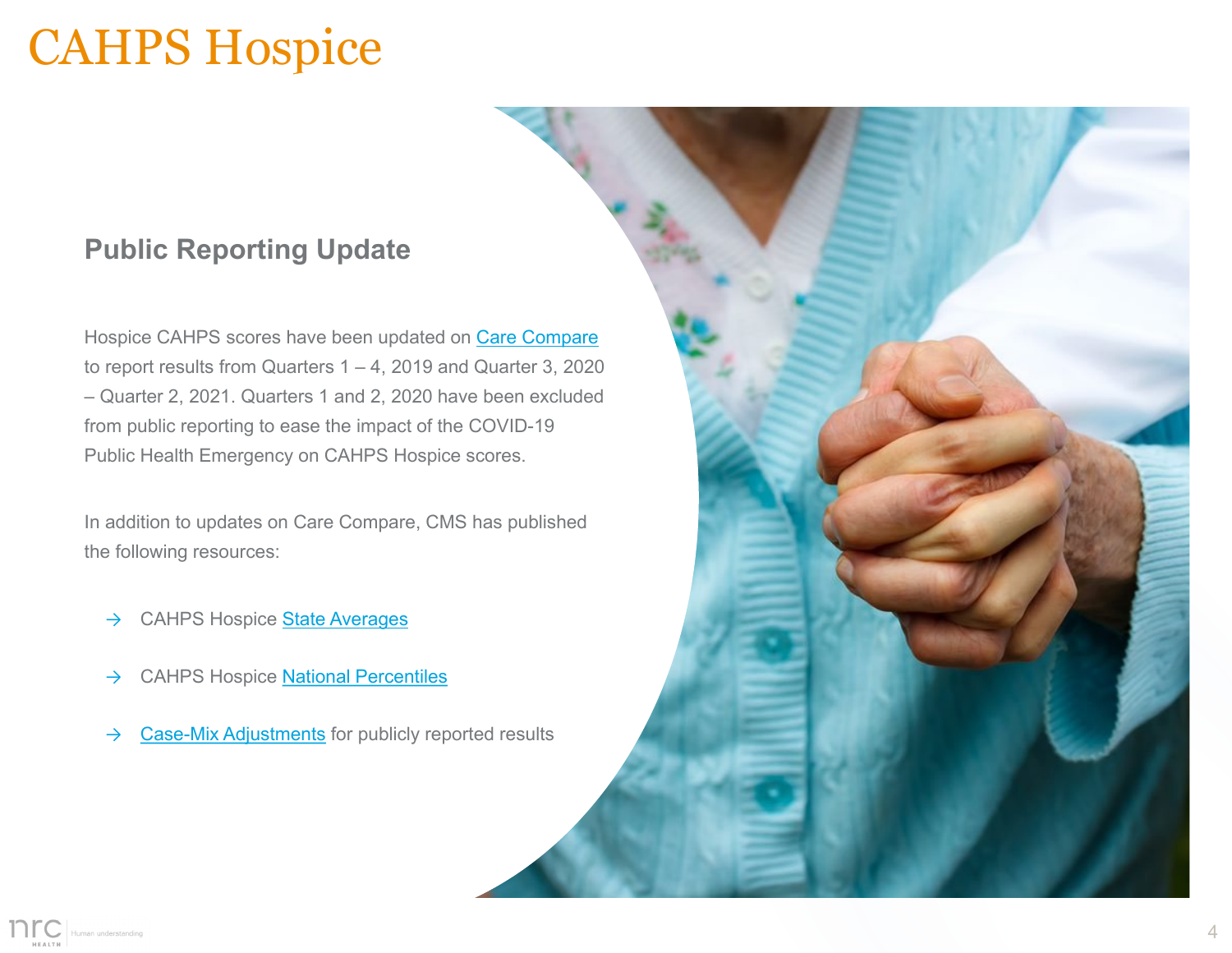### <span id="page-5-0"></span>ICH CAHPS

#### **Mode Experiment**

The ICH CAHPS Survey Coordination Team has finalized a shortened version of the survey that will be used during the upcoming mode experiment that will test the new survey questions and a web mode for survey administration. The results of the experiment will help determine future national implementation of ICH CAHPS changes.

For many dialysis facilities, EQRS data does not currently include patient email addresses. To facilitate the mode experiment and future web outreach, it is encouraged to begin adding this information when updating April, May, and June data if it is available. Please see slide 40 in the [EQRS New User Training](https://mycrownweb.org/wp-content/uploads/2021/12/EQRS-New-User-Training_Long-Version_2021script_New-ScreenShots_November_vFINAL508.pdf) for where to include a patient email address. Please contact the Coordination Team at [ichcahps@rti.org](mailto:ichcahps@rti.org) or 866-245-8083 if you have any questions or would like additional information.



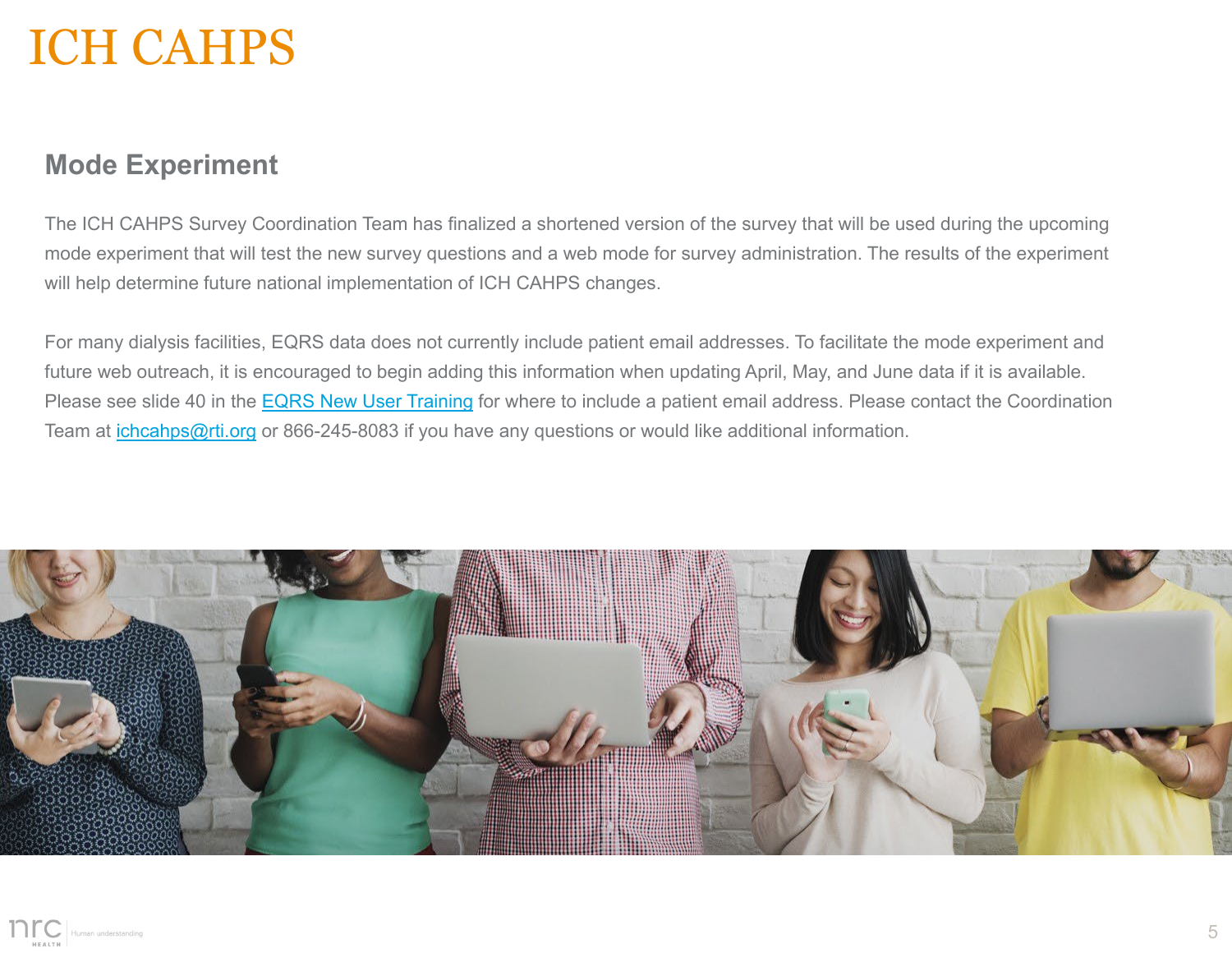### <span id="page-6-0"></span>PCF PECS

### **Vendor Authorization and Patient Roster Deadline**

The deadline for Primary Care First practices to authorize a vendor to conduct the PEC Survey is June 30, 2022. Vendor authorization is available by logging in to the **PCF PECS website**. Practices are also required to upload a patient roster through the PCF Portal by June 30. Instructions, FAQs, a template, and an example can be found in the May 5th PCF First Edition newsletter and posted in PCF Connect.



#### **Benchmarking Methodology Update**

CMS established new methodology for PCF PECS benchmarks. PY 2021 (for Cohort 1) and PY 2022 (for Cohorts 1 and 2) benchmarks will be calculated along with annual PCF practice performance. The change from the previous methodology based on historical CPC+ performance is favorable to practices and better reflects the current environment as care delivery has evolved during the COVID-19 Public Health Emergency. Cohort 1 practices will receive their 2021 PEC Survey results later this summer.

If you have questions, please reach out to PCF Support at [PCF@Telligen.com](mailto:PCF@Telligen.com) or 888-517-7753.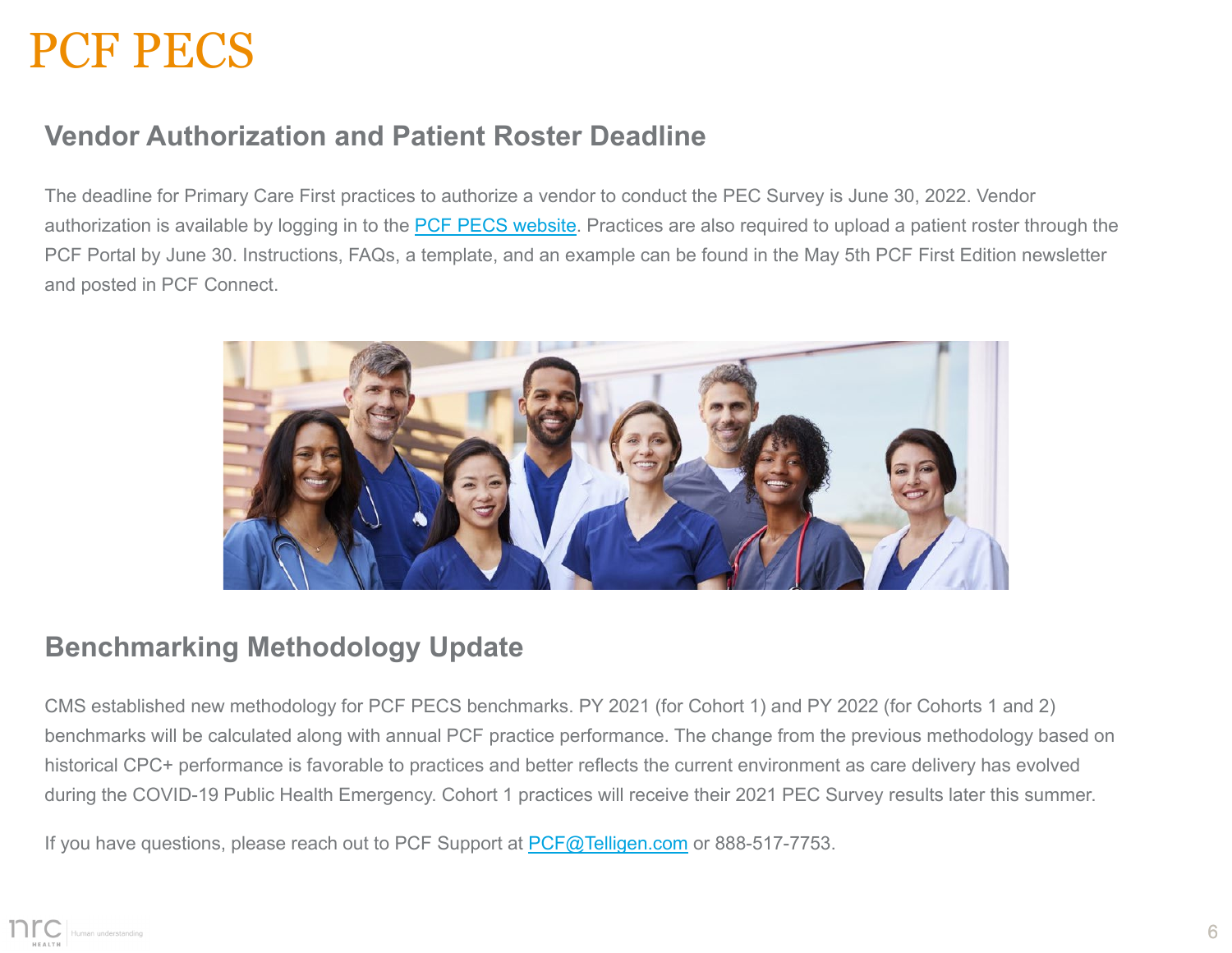### <span id="page-7-0"></span>CAHPS for MIPS

#### **Registration Deadline**

The deadline for MIPS groups to register to participate in the CAHPS for MIPS Survey is June 30, 2022. Registration can be completed while logged in to the [QPP website](https://qpp.cms.gov/login) under Manage Access. Medicare Shared Savings Program (SSP) ACOs are automatically registered and can skip this step.

### GPDC CAHPS

#### **Vendor Authorization Deadline**

Direct Contracting Entities (DCEs) are required to partner with a CMS-approved survey vendor to field the GPDC CAHPS Survey. DCEs must authorize their survey vendor by July 22, 2022. The list of approved vendors will be published on June 10. Please visit the [GPDC website](https://gpdccahps.org/) and log on for details or contact the GPDC Model Help Desk at [DPC@cms.hhs.gov](mailto:DPC@cms.hhs.gov) or 888-734-6433 with questions.